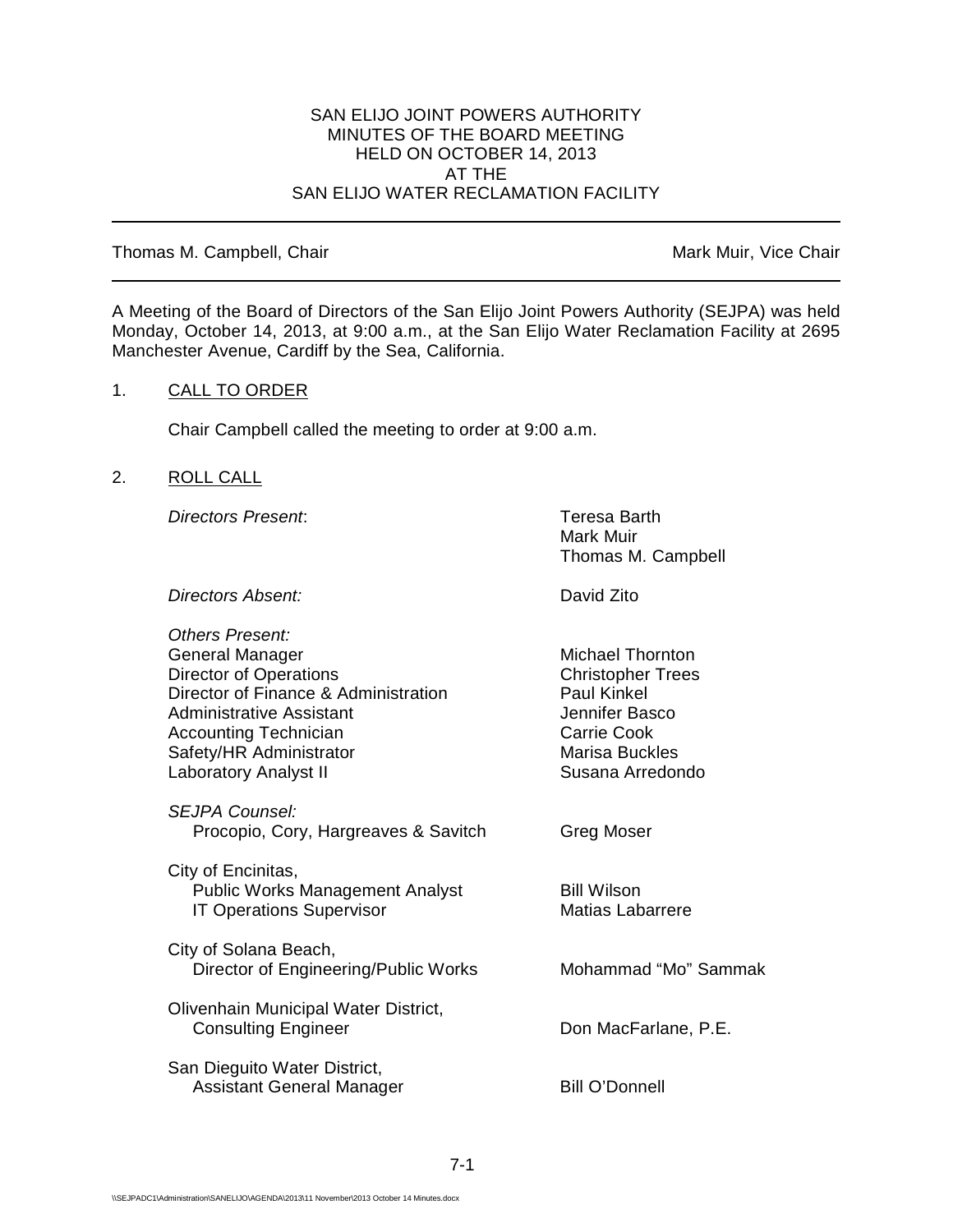Saint Francis Court Homeowner Association Al Evans

Trussell Technologies, Inc. Shane Trussell, Ph.D., P.E.

## 3. PLEDGE OF ALLEGIANCE

General Manager Thornton led the Pledge of Allegiance.

## 4. ORAL COMMUNICATIONS

None

## 5. PRESENTATION OF AWARDS

The General Manager recognized Susana Arredondo, Laboratory Analyst II, for 5 years of service. On the behalf of the Board, Chair Campbell thanked Ms. Arredondo for her service to the agency and wished her continued success.

### 6. CONSENT CALENDAR

Moved by Vice Chair Muir and seconded by Board Member Barth to approve the Consent Calendar.

Motion carried with the following vote of approval:

| AYES:    | Barth, Campbell, and Muir |
|----------|---------------------------|
| NOES:    | None                      |
| ABSENT:  | Zito                      |
| ABSTAIN: | None                      |

Consent Calendar:

| Agenda Item No. 7  | Approval of Minutes for the September 9, 2013 meeting                                       |
|--------------------|---------------------------------------------------------------------------------------------|
| Agenda Item No. 8  | Approval for Payment of Warrants and<br>Monthly<br><b>Investment Report</b>                 |
| Agenda Item No. 9  | San Elijo Water Reclamation Facility Treated Effluent<br>Flows - Monthly Report             |
| Agenda Item No. 10 | San Elijo Joint Powers Authority Recycled Water Program<br>- Monthly Report                 |
| Agenda Item No. 11 | Professional Services Contract Amendment for As-<br><b>Needed Staff Extension Resources</b> |

## 12. ITEMS REMOVED FROM CONSENT CALENDAR

None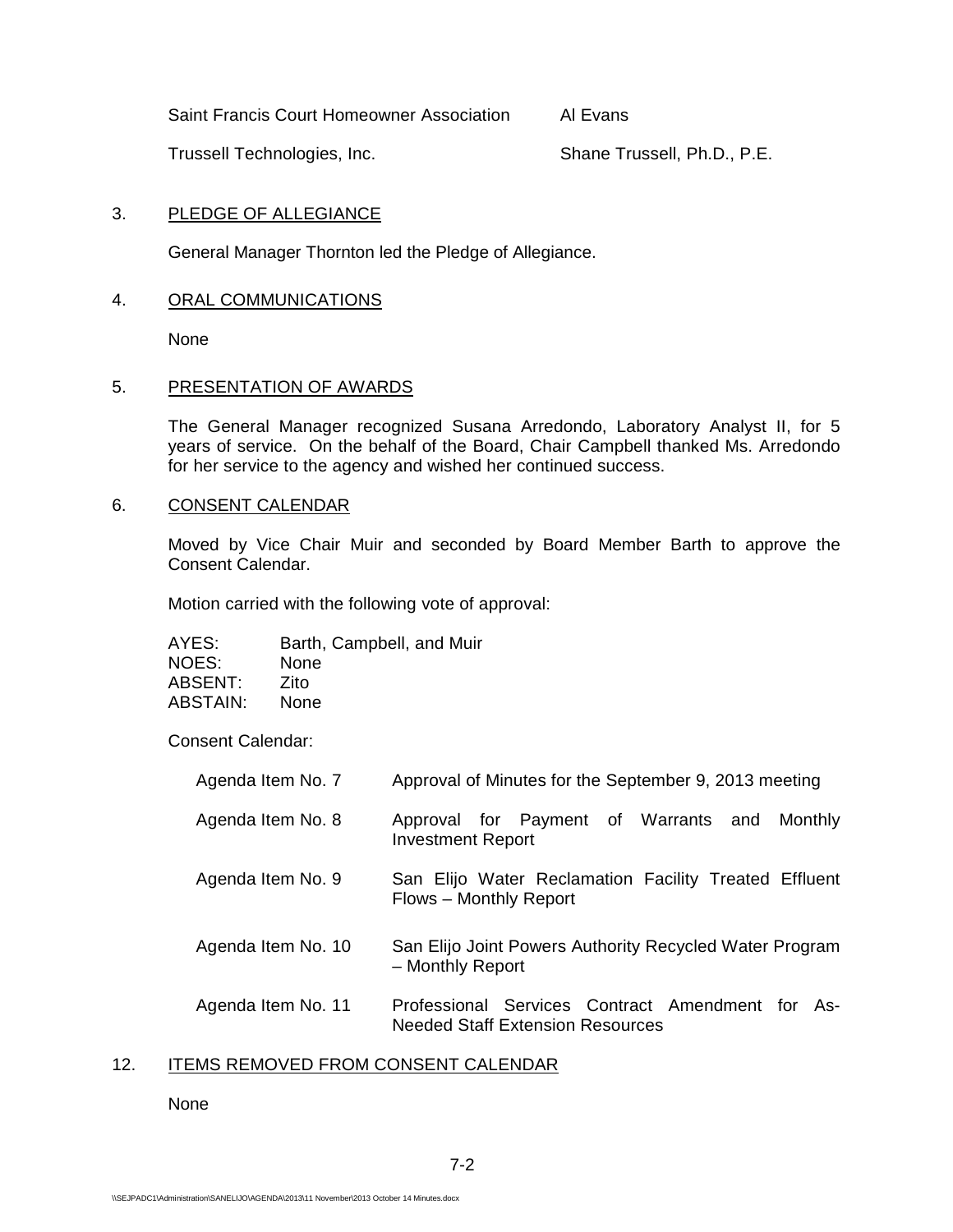## 13. AGENCY RESOURCE SHARING AGREEMENT – IT SERVICES

General Manager Thornton reported to the Board of Directors that the agency actively seeks opportunities to collaborate and share resources with neighboring agencies to reduce costs, improve service, and for emergency response assistance. Through the leadership and support of the Board, the SEJPA has achieved success on several projects using this approach. The General Manager stated that staff has identified another opportunity where resource sharing appears to be the best solution. Earlier this year, the agency suffered a computer server failure. This experience led to a detailed review of the SEJPA's Information Technology (IT) system. The review concluded that software and hardware upgrades were recommended, the agency's internet security needed to be heightened, that internet bandwidth was at capacity and that it should be increased to keep pace with information needs, and that the repaired server should be replaced. The General Manager reported that after researching various options for completing this work and for receiving ongoing IT support, the most desirable option identified was to partner with the City of Encinitas. The City has a fully staffed, highly trained, IT department that is interested in providing IT support to the SEJPA. Furthermore, the City has its own IT server that has offsite backup and fiber optic internet service that can be provided to the SEJPA. Therefore, the IT solution provided by the City would include an IT server for the SEJPA's administration functions, internet service, voice over internet protocol phone service, and IT support. The IT support agreement, which is currently being developed, is anticipated to be for two years with renewable options and allowance for early termination by either party. The annual cost for IT support is being discussed at approximately \$24,000 per year and that anticipated equipment, software, and other related IT costs are projected to cost approximately \$43,800.

Moved by Vice Chair Muir and seconded by Board Member Barth to:

- 1. Authorize the General Manager to enter into an agreement with the City of Encinitas for an IT Services Agreement in the amount of \$24,000 per year; and
- 2. Authorize the General Manager to purchase IT and related equipment as recommended by the City of Encinitas not to exceed \$43,800.

Motion carried with the following vote of approval:

AYES: Barth, Campbell, and Muir NOES: None<br>ABSENT: *7*ito **ABSENT:** ABSTAIN: None

### 14. FINANCIAL SUPPORT FOR DIRECT POTABLE REUSE INITIATIVE

General Manager Thornton briefed the Board of Directors on potable reuse of recycled water including differences between Indirect Potable Reuse (IPR) and Direct Potable Reuse (DPR). The General Manager highlighted the importance of exploring the feasibility of DPR, which can greatly improve the cost effectiveness and regional availability of potable reuse. The General Manager stated that the WateReuse Research Foundation is embarking on a multi-year research effort to develop and provide relevant scientific and technical data to the California Department of Public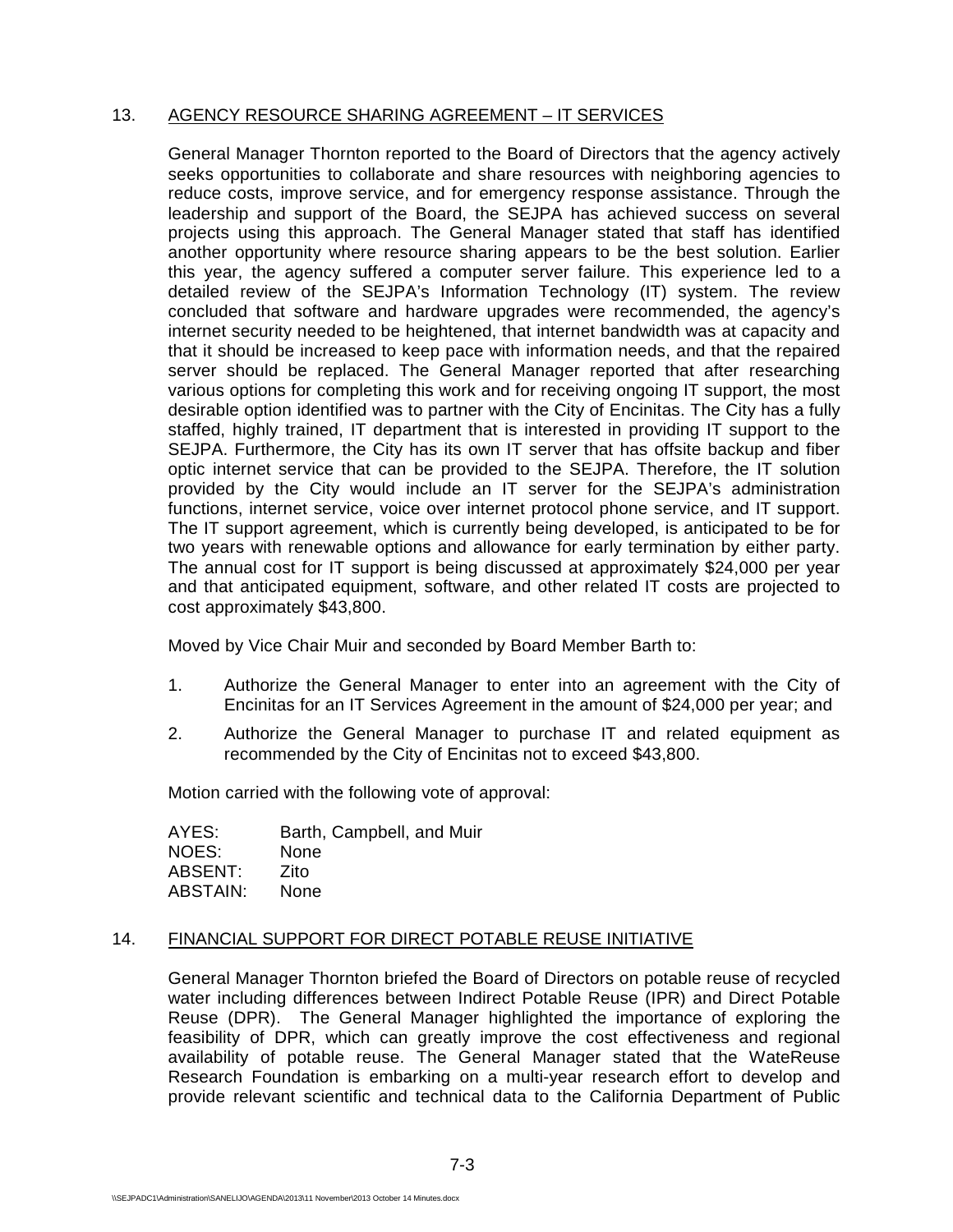Health for development of DPR regulatory criteria. This effort also includes developing public information on DPR and outreach tools for engaging the public. More than 30 public agencies from throughout the state have committed to contribute to this effort.

Dr. Shane Trussell of Trussell Technologies addressed the Board and explained the value of DPR and the needed research to determine appropriate treatment standards and to identify the necessary equipment to achieve these standards. Dr. Trussell stated that this DPR initiative is the leadership that is needed to make DPR viable, help educate people on water treatment technology and its reliability, and to assess what, if any, additional areas of research are needed to establish uniform water recycling criteria for DPR.

Moved by Board Member Barth and seconded by Vice Chair Muir to:

- 1. Authorize the General Manager to budget \$15,000 in FY 2014-15 for the WateReuse Research Foundation's Direct Potable Reuse Initiative; and
- 2. Authorize the General Manager to sign a Commitment Letter to the WateReuse Research Foundation's Direct Potable Reuse Initiative for \$15,000.

Motion carried with the following vote of approval:

AYES: Barth, Campbell, and Muir<br>NOES: None NOES: ABSENT: Zito ABSTAIN: None

## 15. UPDATE ON SAN ELIJO JOINT POWERS AUTHORITY (SEJPA) RECYCLED WATER PROGRAM AND PROPOSED WHOLESALE AGREEMENT AMENDMENTS

General Manager Thornton gave a brief review of the history of the SEJPA recycled water program. He stated that the SEJPA has been contacted by the Santa Fe Irrigation District (SFID) and the Olivenhain Municipal Water District (OMWD) for securing additional recycled water supply. Both SFID and OMWD are interested in amending or restating their existing agreement with the SEJPA to secure larger quantities of recycled water in future years. In addition, both purveyors have expressed interest in extending the term of their agreement (set to expire between 2016 and 2020), and for using cost of service principles for developing future prices of recycled water. Also, the General Manager reported that the SEJPA and the San Dieguito Water District (SDWD) have been in discussions to amend their recycled water wholesale agreement. The General Manager provided draft wholesale agreement amendments to the Board, as part of the staff report, as well as letters of intent to increase recycled water deliveries to SFID and OMWD. The General Manager reviewed the proposed pricing structure for recycled water wholesaled to the water purveyors for fiscal years 2014 and 2015. He stated that the intent of this staff report is to provide the Board a briefing on the direction staff is taking for increasing recycled water sales and for converging the various wholesale prices of recycled water into one common rate for the same level of service. He stated that the proposed pricing structure for 2014 and 2015 had been presented to the staff of the recycled water purveyors and, it was the goal of staff to provide all parties an opportunity to further refine the amendments before a final amendment is presented for adoption consideration.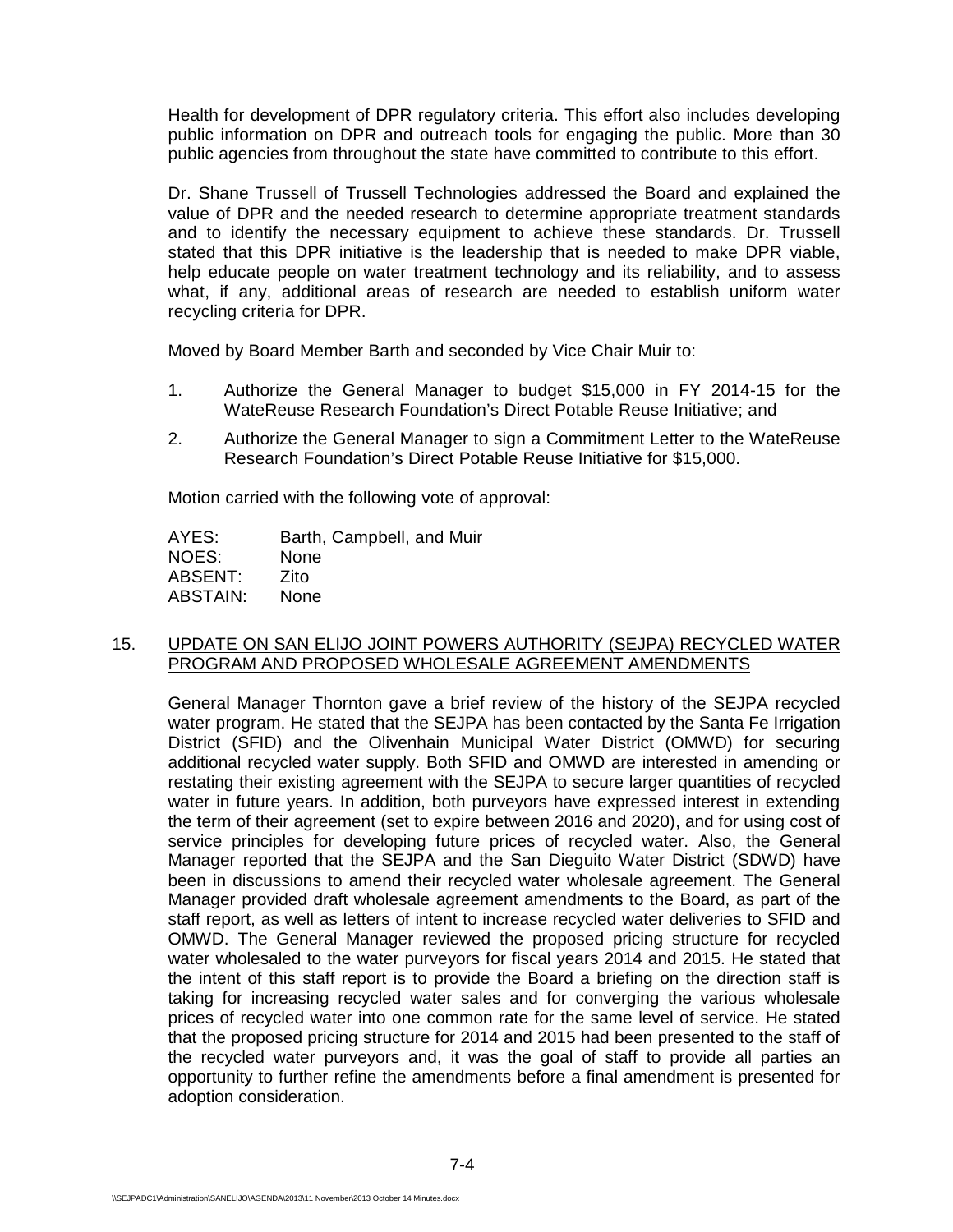The SEJPA legal counsel stated that the General Manager has legal authority to negotiate agreements and, therefore, no action is required by the Board.

### 16. GENERAL MANAGER'S REPORT

General Manager Thornton reported that the SEJPA is a member of the Integrated Regional Water Management (IRWM) planning process for the San Diego region. Recently, the Department of Water Resources (DWR), which is the managing agency of Proposition 84 grant funding for IRWM projects, provided draft recommendations for Round 2 grant funding. For Round 2, the San Diego region was seeking approximately \$10 million in grant funding for a suite of projects. However, the DWR's draft recommendation was for only 50% of the grant request. The SEJPA, along with many other agencies including OMWD and SFID, have written letters requesting reconsideration of the scoring of the San Diego regional application. The SEJPA, as part of the North San Diego Regional Recycled Water Project, has a grant application in Round 2 that could be impacted by these draft recommendations.

## 17. GENERAL COUNSEL'S REPORT

Greg Moser updated the Board Members on the status of several pieces of water legislation, SB 322, AB 803, and AB1090, all of which take effect on January 1, 2014. SB 322 directs the Department of Public Health, in consultation with the State Water Resources Control Board, to investigate the feasibility of developing uniform water recycling criteria for direct potable reuse by September 2016. AB 803 makes several changes to existing law that will allow for the increased use of recycled water by modifying definitions and procedures in the Department of Public Health's (DPH) regulations regarding recycled water. AB 1090 authorizes the Fair Political Practices Commission (FPPC) to investigate or initiate an administrative or civil action (including significant fines) against an officer or other person for violation of Government Code section 1090. Government Code section 1090 prohibits public officials and employees from having financial interests in any contract made by them in their official capacity, or by any body or board of which they are members.

## 18. BOARD MEMBER COMMENTS

None

19. CLOSED SESSION

None